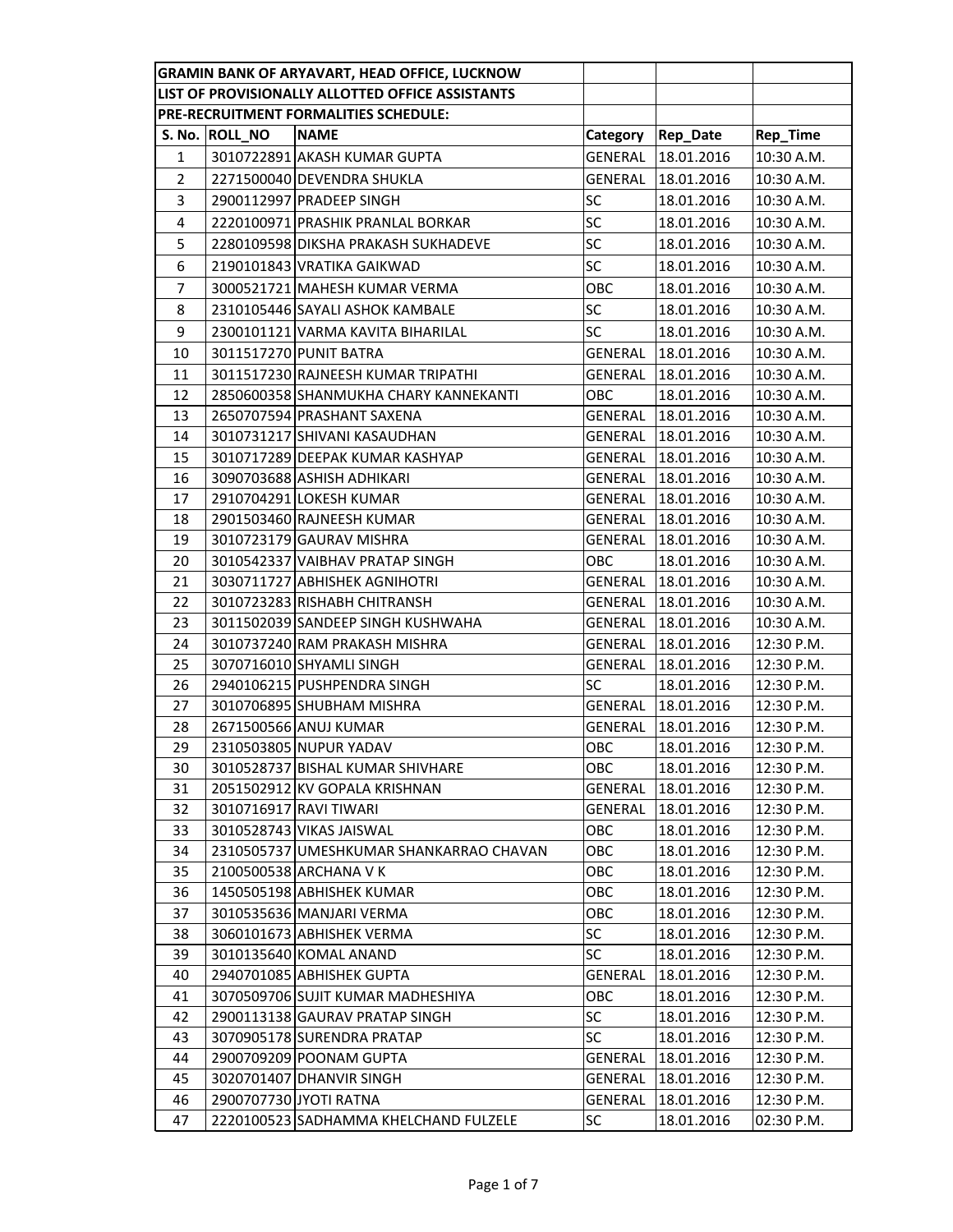|    |                        | <b>GRAMIN BANK OF ARYAVART, HEAD OFFICE, LUCKNOW</b> |            |                 |            |
|----|------------------------|------------------------------------------------------|------------|-----------------|------------|
|    |                        | LIST OF PROVISIONALLY ALLOTTED OFFICE ASSISTANTS     |            |                 |            |
|    |                        | PRE-RECRUITMENT FORMALITIES SCHEDULE:                |            |                 |            |
|    | S. No. ROLL_NO         | <b>NAME</b>                                          | Category   | <b>Rep_Date</b> | Rep_Time   |
| 48 |                        | 3010521286 NISHU YADAV                               | ОВС        | 18.01.2016      | 02:30 P.M. |
| 49 |                        | 3010705459 AKANKSHA SHUKLA                           | GENERAL    | 18.01.2016      | 02:30 P.M. |
| 50 |                        | 1250702978 NAMITHA DHUPAM                            | GENERAL    | 18.01.2016      | 02:30 P.M. |
| 51 |                        | 3000523696 SHALU SINGH                               | ОВС        | 18.01.2016      | 02:30 P.M. |
| 52 |                        | 2060500574 KRIPA K SASIDHARAN                        | OBC        | 18.01.2016      | 02:30 P.M. |
| 53 |                        | 3010709852 ANSHDHA SINGH                             | GENERAL    | 18.01.2016      | 02:30 P.M. |
| 54 |                        | 3090705024 CHANDER SHAKHER                           | GENERAL    | 18.01.2016      | 02:30 P.M. |
| 55 |                        | 3010535727 RASHMI SHARMA                             | OBC        | 18.01.2016      | 02:30 P.M. |
| 56 |                        | 3010733192 SOORAJ BABU SHUKLA                        | GENERAL    | 18.01.2016      | 02:30 P.M. |
| 57 |                        | 3000517522 SUNEETA SHARMA                            | <b>OBC</b> | 18.01.2016      | 02:30 P.M. |
| 58 |                        | 3030501123 MANIK VERMA                               | ОВС        | 18.01.2016      | 02:30 P.M. |
| 59 |                        | 1180103972 VANI VENKATESH                            | <b>SC</b>  | 18.01.2016      | 02:30 P.M. |
| 60 | 3010740689 VIBHA DIXIT |                                                      | GENERAL    | 18.01.2016      | 02:30 P.M. |
| 61 |                        | 2140707296 UDIT AGRAWAL                              | GENERAL    | 18.01.2016      | 02:30 P.M. |
| 62 |                        | 3201506192 PRABIR BHATTACHARJEE                      | GENERAL    | 18.01.2016      | 02:30 P.M. |
| 63 | 1440719841 SHREYASHI   |                                                      | GENERAL    | 18.01.2016      | 02:30 P.M. |
| 64 |                        | 2491500749 DHIRENDRA KUMAR DALAI                     | GENERAL    | 18.01.2016      | 02:30 P.M. |
| 65 |                        | 1770700562 TANVI SHARMA                              | GENERAL    | 18.01.2016      | 02:30 P.M. |
| 66 |                        | 2850504206 SUMALATHA NARLAPURAM                      | OBC        | 18.01.2016      | 02:30 P.M. |
| 67 |                        | 1730700036 DEEPIKA BANTA                             | GENERAL    | 18.01.2016      | 02:30 P.M. |
| 68 | 2071501003 RAJESH S    |                                                      | GENERAL    | 18.01.2016      | 02:30 P.M. |
| 69 |                        | 2050502210 FEBIN JOHNSON                             | ОВС        | 19.01.2016      | 10:30 A.M. |
| 70 |                        | 2910703647 NEETI SINGH                               | GENERAL    | 19.01.2016      | 10:30 A.M. |
| 71 |                        | 1110703940 A PAVANKUMAR REDDY                        | GENERAL    | 19.01.2016      | 10:30 A.M. |
| 72 |                        | 3000721593 NAKUL AWASTHI                             | GENERAL    | 19.01.2016      | 10:30 A.M. |
| 73 |                        | 3080706805 SONIKA JOSHI                              | GENERAL    | 19.01.2016      | 10:30 A.M. |
| 74 |                        | 2280110615 MADHURI BHAGWAN KHANDARE                  | <b>SC</b>  | 19.01.2016      | 10:30 A.M. |
| 75 |                        | 3001507453 AJAY KUMAR                                | GENERAL    | 19.01.2016      | 10:30 A.M. |
| 76 |                        | 3010735762 SEEMA SINGH                               | GENERAL    | 19.01.2016      | 10:30 A.M. |
| 77 | 3010542669 SIDDHANT    |                                                      | OBC        | 19.01.2016      | 10:30 A.M. |
| 78 |                        | 2900113245 GAURAV KUMAR SINGH NIGAM                  | SC         | 19.01.2016      | 10:30 A.M. |
| 79 |                        | 2990704498 AMAN GUPTA                                | GENERAL    | 19.01.2016      | 10:30 A.M. |
| 80 |                        | 3011507221 ASHWANI KUMAR                             | GENERAL    | 19.01.2016      | 10:30 A.M. |
| 81 |                        | 2310505714 ASHISH DATTATRAY BOREWAD                  | ОВС        | 19.01.2016      | 10:30 A.M. |
| 82 | 2080501670 PUNYA AP    |                                                      | OBC        | 19.01.2016      | 10:30 A.M. |
| 83 | 2100501447 DRISYA H    |                                                      | OBC        | 19.01.2016      | 10:30 A.M. |
| 84 |                        | 3000817284 ADITYA KUMAR DUBEY                        | GENERAL    | 19.01.2016      | 10:30 A.M. |
| 85 | 3010733161 AJIT MISRA  |                                                      | GENERAL    | 19.01.2016      | 10:30 A.M. |
| 86 |                        | 2400500219 SONAL SINGH                               | OBC        | 19.01.2016      | 10:30 A.M. |
| 87 |                        | 3010737852 AMIT MISHRA                               | GENERAL    | 19.01.2016      | 10:30 A.M. |
| 88 |                        | 3010742848 ROCHAK MEHROTRA                           | GENERAL    | 19.01.2016      | 10:30 A.M. |
| 89 | 3011517856 KIRTI SINHA |                                                      | GENERAL    | 19.01.2016      | 10:30 A.M. |
| 90 |                        | 2900703067 DIKSHA JOSHI                              | GENERAL    | 19.01.2016      | 10:30 A.M. |
| 91 |                        | 2561301266 KARAN SINGH                               | OBC        | 19.01.2016      | 10:30 A.M. |
| 92 |                        | 2900513049 JITENDRA SINGH                            | ОВС        | 19.01.2016      | 12:30 P.M. |
| 93 |                        | 3010735869 JYOTI TRIPATHI                            | GENERAL    | 19.01.2016      | 12:30 P.M. |
| 94 |                        | 2210102993 ARCHANA SITARAM SALUNKE                   | SC         | 19.01.2016      | 12:30 P.M. |
| 95 |                        | 2571500985 ANAND SRIVASTAVA                          | GENERAL    | 19.01.2016      | 12:30 P.M. |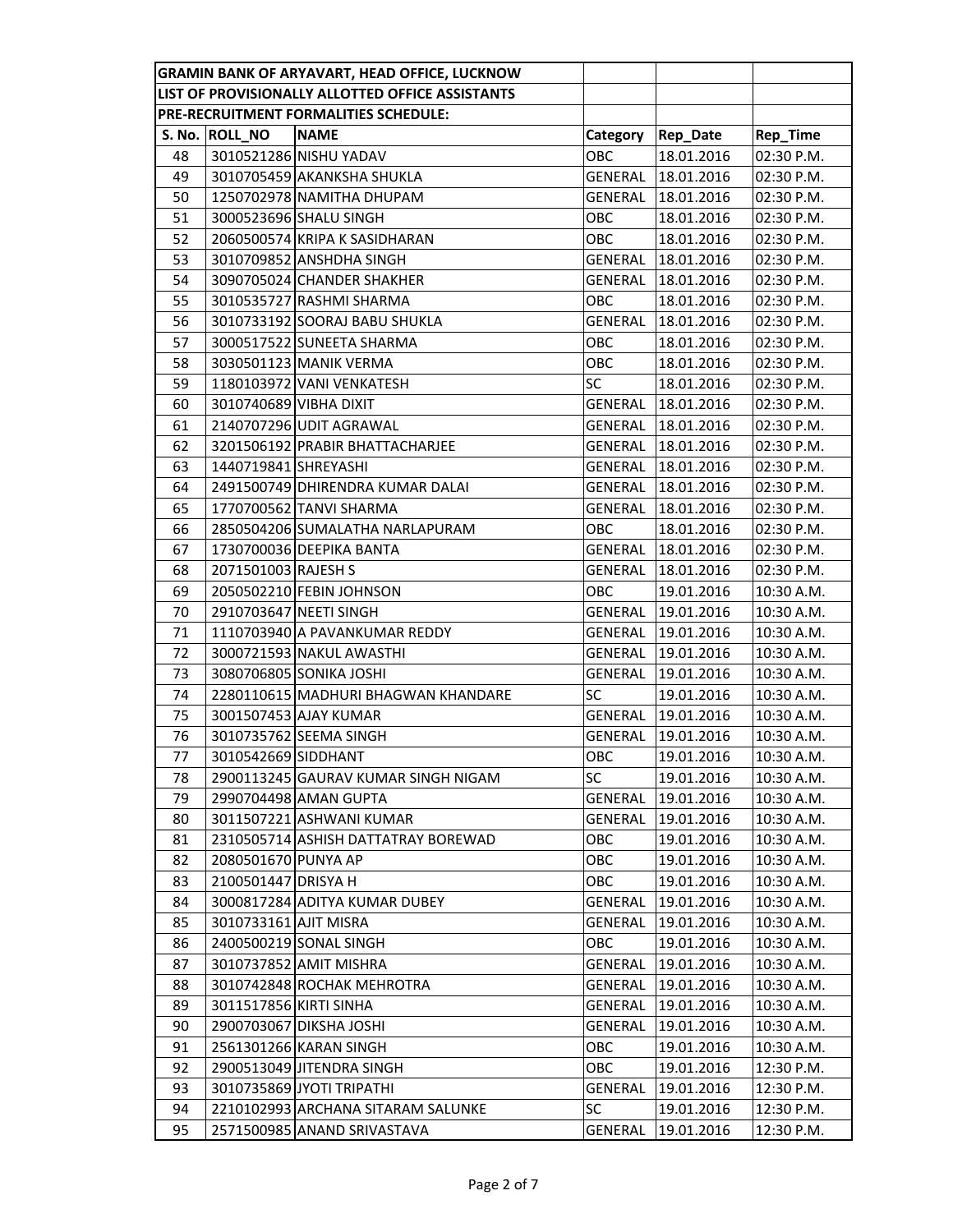|     |                        | <b>GRAMIN BANK OF ARYAVART, HEAD OFFICE, LUCKNOW</b> |           |                 |            |
|-----|------------------------|------------------------------------------------------|-----------|-----------------|------------|
|     |                        | LIST OF PROVISIONALLY ALLOTTED OFFICE ASSISTANTS     |           |                 |            |
|     |                        | PRE-RECRUITMENT FORMALITIES SCHEDULE:                |           |                 |            |
|     | S. No. ROLL_NO         | <b>NAME</b>                                          | Category  | <b>Rep_Date</b> | Rep_Time   |
| 96  |                        | 2920707467 ANKIT KUMAR                               | GENERAL   | 19.01.2016      | 12:30 P.M. |
| 97  |                        | 3210300968 SILASH TAMANG                             | ST        | 19.01.2016      | 12:30 P.M. |
| 98  |                        | 3010542817 SHYAM SINGH PAL                           | ОВС       | 19.01.2016      | 12:30 P.M. |
| 99  |                        | 3001522090 AMIT KUMAR SHUKLA                         | GENERAL   | 19.01.2016      | 12:30 P.M. |
| 100 |                        | 3010542724 ATUL KUMAR                                | OBC       | 19.01.2016      | 12:30 P.M. |
| 101 |                        | 3000120684 MANISHA KUMARI                            | SC        | 19.01.2016      | 12:30 P.M. |
| 102 |                        | 3001507556 DEEPAK KUMAR ARYA                         | GENERAL   | 19.01.2016      | 12:30 P.M. |
| 103 |                        | 1621301588 PREM KISHOR CHOUHAN                       | ОВС       | 19.01.2016      | 12:30 P.M. |
| 104 |                        | 2280511278 DADARAM YUWARAJ SHENDE                    | OBC       | 19.01.2016      | 12:30 P.M. |
| 105 |                        | 3010729226 ANKUR DUBEY                               | GENERAL   | 19.01.2016      | 12:30 P.M. |
| 106 |                        | 3010533434 INDRA KUMAR                               | OBC       | 19.01.2016      | 12:30 P.M. |
| 107 | 2990105247 ANUJ RAJ    |                                                      | SC        | 19.01.2016      | 12:30 P.M. |
| 108 |                        | 1200101117 KANAMAL SRIMANNARAYANA                    | SC        | 19.01.2016      | 12:30 P.M. |
| 109 |                        | 2311501617 AKHILESH KUMAR SINGH                      | GENERAL   | 19.01.2016      | 12:30 P.M. |
| 110 |                        | 2280507452 GOPAL ASHRU KSHIRSAGAR                    | ОВС       | 19.01.2016      | 12:30 P.M. |
| 111 |                        | 2900109735 BABALU KUMAR                              | SC        | 19.01.2016      | 12:30 P.M. |
| 112 |                        | 3070718185 POOJA SHUKLA                              | GENERAL   | 19.01.2016      | 12:30 P.M. |
| 113 |                        | 3010531559 PRATIBHA JAISWAL                          | OBC       | 19.01.2016      | 12:30 P.M. |
| 114 |                        | 3000122268 DEEPAK SINGH                              | SC        | 19.01.2016      | 12:30 P.M. |
| 115 |                        | 2150506371 ABHISHEK PATIDAR                          | ОВС       | 19.01.2016      | 02:30 P.M. |
| 116 |                        | 3010524162 AMARENDRA PRATAP MAURYA                   | ОВС       | 19.01.2016      | 02:30 P.M. |
| 117 |                        | 3010102481 PRAVIN KUMAR                              | <b>SC</b> | 19.01.2016      | 02:30 P.M. |
| 118 | 2920709480 HIMANSHU    |                                                      | GENERAL   | 19.01.2016      | 02:30 P.M. |
| 119 |                        | 3010738190 RADHEY RAMAN DUBEY                        | GENERAL   | 19.01.2016      | 02:30 P.M. |
| 120 |                        | 2990702683 ANSHUL GUPTA                              | GENERAL   | 19.01.2016      | 02:30 P.M. |
| 121 |                        | 2900500608 NARENDRA KUMAR                            | OBC       | 19.01.2016      | 02:30 P.M. |
| 122 |                        | 2310804891 SWAPNIL DILIP WAGH                        | GENERAL   | 19.01.2016      | 02:30 P.M. |
| 123 |                        | 3010733610 BHANU PRATAP SINGH                        | GENERAL   | 19.01.2016      | 02:30 P.M. |
| 124 | 2150707091 ALKA TYAGI  |                                                      | GENERAL   | 19.01.2016      | 02:30 P.M. |
| 125 |                        | 2450500744 RASMIRANJAN SAHOO                         | OBC       | 19.01.2016      | 02:30 P.M. |
| 126 |                        | 3010729469 ALOK SINGH                                | GENERAL   | 19.01.2016      | 02:30 P.M. |
| 127 |                        | 3010102561 ABHISHEK NARAYAN                          | SC        | 19.01.2016      | 02:30 P.M. |
| 128 | 3010721916 SURABHI     |                                                      | GENERAL   | 19.01.2016      | 02:30 P.M. |
| 129 |                        | 3020504032 ROHIT KUMAR                               | OBC       | 19.01.2016      | 02:30 P.M. |
| 130 |                        | 2850511965 A SHIVAKUMAR                              | OBC       | 19.01.2016      | 02:30 P.M. |
| 131 |                        | 2850320440 VARTHYA SUJATHA                           | ST        | 19.01.2016      | 02:30 P.M. |
| 132 |                        | 2160803123 DEVENDRA MISHRA                           | GENERAL   | 19.01.2016      | 02:30 P.M. |
| 133 |                        | 2450510429 BIBHUTI KUMAR RATNA                       | ОВС       | 19.01.2016      | 02:30 P.M. |
| 134 | 2110500963 RENJITH S S |                                                      | OBC       | 19.01.2016      | 02:30 P.M. |
| 135 |                        | 2850511942 MALIPATEL ABHILASHA                       | OBC       | 19.01.2016      | 02:30 P.M. |
| 136 |                        | 1610700480 BABLOO TIWARI                             | GENERAL   | 19.01.2016      | 02:30 P.M. |
| 137 |                        | 1630706131 GAUTAM JAIN                               | GENERAL   | 20.01.2016      | 10:30 A.M. |
| 138 |                        | 2030500083 JUSTIN YESUDAS                            | OBC       | 20.01.2016      | 10:30 A.M. |
| 139 |                        | 1650703267 SUMIT KUMAR                               | GENERAL   | 20.01.2016      | 10:30 A.M. |
| 140 |                        | 3110701367 KAVISH SHARMA                             | GENERAL   | 20.01.2016      | 10:30 A.M. |
| 141 | 2111501451 MANOJ G     |                                                      | GENERAL   | 20.01.2016      | 10:30 A.M. |
| 142 |                        | 2051500816 PRAVEEN GOPINATHAN                        | GENERAL   | 20.01.2016      | 10:30 A.M. |
| 143 |                        | 2910103993 SHYAM VIR SINGH                           | SC        | 20.01.2016      | 10:30 A.M. |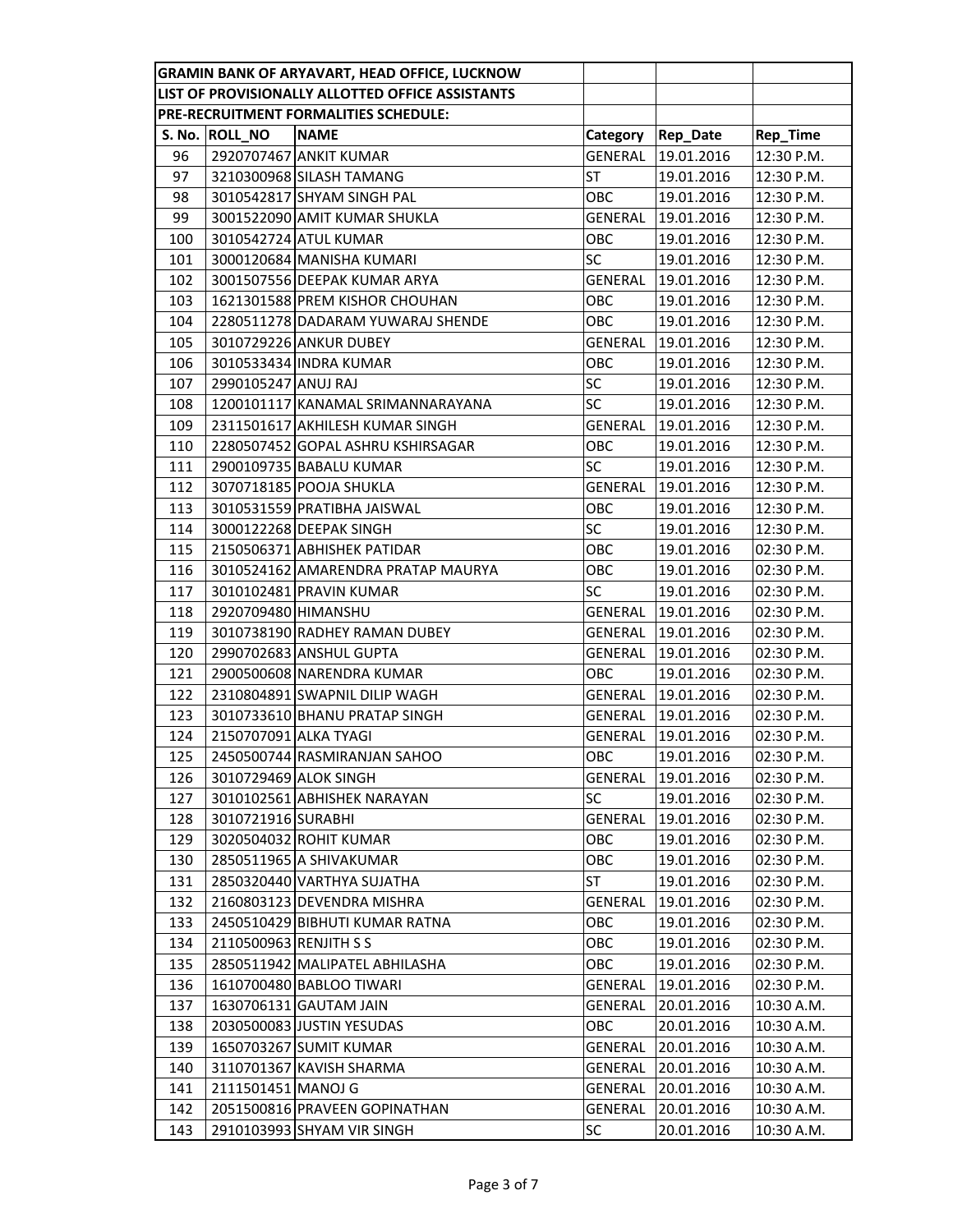|                                                  |                      | GRAMIN BANK OF ARYAVART, HEAD OFFICE, LUCKNOW |            |                 |            |
|--------------------------------------------------|----------------------|-----------------------------------------------|------------|-----------------|------------|
| LIST OF PROVISIONALLY ALLOTTED OFFICE ASSISTANTS |                      |                                               |            |                 |            |
|                                                  |                      | PRE-RECRUITMENT FORMALITIES SCHEDULE:         |            |                 |            |
|                                                  | S. No. ROLL_NO       | <b>NAME</b>                                   | Category   | <b>Rep_Date</b> | Rep_Time   |
| 144                                              |                      | 2200102656 AMOL SHESHRAO WADEKAR              | SC         | 20.01.2016      | 10:30 A.M. |
| 145                                              |                      | 3030503559 RUBI YADAV                         | ОВС        | 20.01.2016      | 10:30 A.M. |
| 146                                              |                      | 2900111638 NITIN DIWAKAR                      | SC         | 20.01.2016      | 10:30 A.M. |
| 147                                              |                      | 3010524315 PRANJAL GUPTA                      | OBC        | 20.01.2016      | 10:30 A.M. |
| 148                                              |                      | 2271503653 SURYA PRAKASH TRIPATHI             | GENERAL    | 20.01.2016      | 10:30 A.M. |
| 149                                              |                      | 3010738341 PRASHANT GUPTA                     | GENERAL    | 20.01.2016      | 10:30 A.M. |
| 150                                              |                      | 3010716768 ATUL PRATAP SINGH                  | GENERAL    | 20.01.2016      | 10:30 A.M. |
| 151                                              |                      | 3010740978 PRAGATI MISHRA                     | GENERAL    | 20.01.2016      | 10:30 A.M. |
| 152                                              |                      | 3010524461 AYUSH CHANDRA NAG                  | OBC        | 20.01.2016      | 10:30 A.M. |
| 153                                              |                      | 1971500609 BHOOPENDRA SINGH                   | GENERAL    | 20.01.2016      | 10:30 A.M. |
| 154                                              |                      | 2850522189 PINJARI HARUN RASHEED              | ОВС        | 20.01.2016      | 10:30 A.M. |
| 155                                              |                      | 2280106304 ASHISH CHANDRAMANI WANKHEDE        | <b>SC</b>  | 20.01.2016      | 10:30 A.M. |
| 156                                              |                      | 2900513322 VIVEK RAJPUT                       | OBC        | 20.01.2016      | 10:30 A.M. |
| 157                                              |                      | 2280109890 PRATIK ASHOK BANGARE               | SC         | 20.01.2016      | 10:30 A.M. |
| 158                                              |                      | 3010729477 AKSHAY TANDON                      | GENERAL    | 20.01.2016      | 12:30 P.M. |
| 159                                              |                      | 3030510846 RAVINDRA KUMAR                     | <b>OBC</b> | 20.01.2016      | 12:30 P.M. |
| 160                                              |                      | 2280109839 ANKITA SURESH GANVIR               | SC         | 20.01.2016      | 12:30 P.M. |
| 161                                              |                      | 3010716451 MAYURI AGARWAL                     | GENERAL    | 20.01.2016      | 12:30 P.M. |
| 162                                              |                      | 2270503448 ANJUL KUMAR                        | OBC        | 20.01.2016      | 12:30 P.M. |
| 163                                              |                      | 1140101934 DIVYA KORRAPATI                    | SC         | 20.01.2016      | 12:30 P.M. |
| 164                                              |                      | 2910700431 LUCKY VARSHNEY                     | GENERAL    | 20.01.2016      | 12:30 P.M. |
| 165                                              |                      | 3000725301 HIMANSHU MISHRA                    | GENERAL    | 20.01.2016      | 12:30 P.M. |
| 166                                              |                      | 3010724920 VINAY KUMAR SHUKLA                 | GENERAL    | 20.01.2016      | 12:30 P.M. |
| 167                                              |                      | 3011507664 MOHAN SINGH                        | GENERAL    | 20.01.2016      | 12:30 P.M. |
| 168                                              |                      | 2900502216 JITENDRA SINGH                     | OBC        | 20.01.2016      | 12:30 P.M. |
| 169                                              |                      | 3010733825 KAPIL MUNI MISHRA                  | GENERAL    | 20.01.2016      | 12:30 P.M. |
| 170                                              |                      | 2280105675 ANUP SHIVDAS BORKAR                | SC         | 20.01.2016      | 12:30 P.M. |
| 171                                              |                      | 3010118508 ARVIND KUMAR                       | SC         | 20.01.2016      | 12:30 P.M. |
| 172                                              |                      | 2920513925 MANOJ SINGH                        | OBC        | 20.01.2016      | 12:30 P.M. |
| 173                                              |                      | 2900105355 VINOD KUMAR                        | SC         | 20.01.2016      | 12:30 P.M. |
| 174                                              |                      | 3020104695 ASHOK KUMAR                        | SC         | 20.01.2016      | 12:30 P.M. |
| 175                                              |                      | 3010538517 KSHITIJ JAISWAL                    | OBC        | 20.01.2016      | 12:30 P.M. |
| 176                                              |                      | 2910101463 UDAY VEER SINGH                    | SC         | 20.01.2016      | 12:30 P.M. |
| 177                                              |                      | 3010734024 SHANTANU SHUKLA                    | GENERAL    | 20.01.2016      | 12:30 P.M. |
| 178                                              |                      | 3010733953 UTKARSH KUMAR GUPTA                | GENERAL    | 20.01.2016      | 12:30 P.M. |
| 179                                              |                      | 3010743745 VIBHAKAR SINGH                     | GENERAL    | 20.01.2016      | 12:30 P.M. |
| 180                                              |                      | 3010743789 ANKIT CHAUDHARY                    | GENERAL    | 20.01.2016      | 02:30 P.M. |
| 181                                              | 3010521876 ARTI DEVI |                                               | OBC        | 20.01.2016      | 02:30 P.M. |
| 182                                              |                      | 3011518526 AVINASH CHANDRA                    | GENERAL    | 20.01.2016      | 02:30 P.M. |
| 183                                              |                      | 3180600012 AMIT KUMAR YADAV                   | OBC        | 20.01.2016      | 02:30 P.M. |
| 184                                              |                      | 3010729820 DEEPAK TIWARI                      | GENERAL    | 20.01.2016      | 02:30 P.M. |
| 185                                              |                      | 2940705920 SAMEEKSHA JOSHI                    | GENERAL    | 20.01.2016      | 02:30 P.M. |
| 186                                              |                      | 3001504883 ASHISH KUMAR                       | GENERAL    | 20.01.2016      | 02:30 P.M. |
| 187                                              |                      | 2900111561 PARMA NAND                         | SC         | 20.01.2016      | 02:30 P.M. |
| 188                                              |                      | 3010129766 DEVPRIYA ARYA                      | SC         | 20.01.2016      | 02:30 P.M. |
| 189                                              |                      | 2130111358 VIPIN BHASKAR                      | SC         | 20.01.2016      | 02:30 P.M. |
| 190                                              |                      | 3020704255 DIVYA CHAUDHARY                    | GENERAL    | 20.01.2016      | 02:30 P.M. |
| 191                                              |                      | 2990104063 MAHENDRA KUMAR CHAUHAN             | SC         | 20.01.2016      | 02:30 P.M. |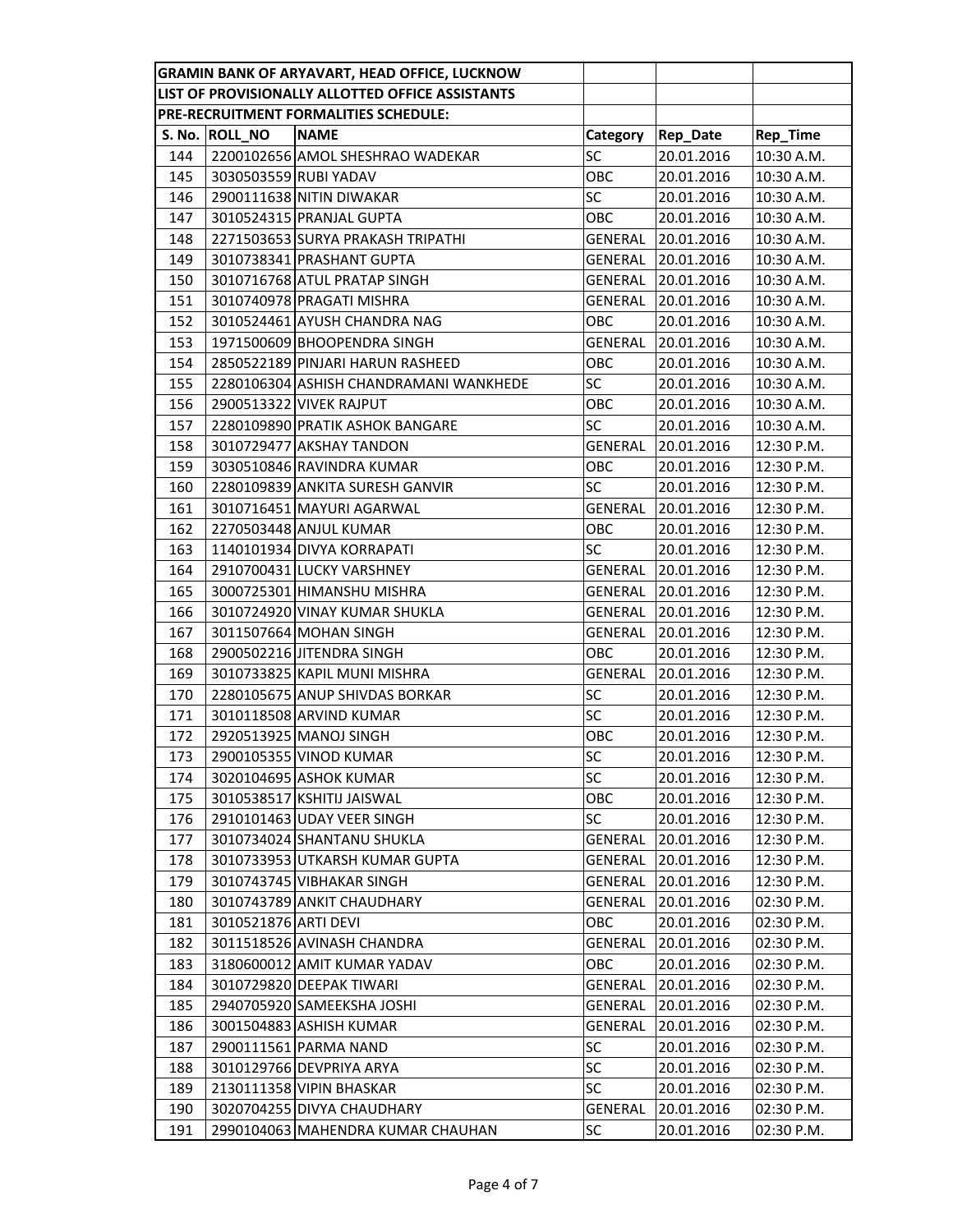|                                                  |                       | <b>GRAMIN BANK OF ARYAVART, HEAD OFFICE, LUCKNOW</b> |            |            |            |
|--------------------------------------------------|-----------------------|------------------------------------------------------|------------|------------|------------|
| LIST OF PROVISIONALLY ALLOTTED OFFICE ASSISTANTS |                       |                                                      |            |            |            |
|                                                  |                       | PRE-RECRUITMENT FORMALITIES SCHEDULE:                |            |            |            |
|                                                  | S. No. ROLL_NO        | <b>NAME</b>                                          | Category   | Rep_Date   | Rep_Time   |
| 192                                              |                       | 3010127982 PRATIBHA KUMARI                           | SC         | 20.01.2016 | 02:30 P.M. |
| 193                                              |                       | 3010505880 SHIVALI PATEL                             | ОВС        | 20.01.2016 | 02:30 P.M. |
| 194                                              |                       | 2210503984 GAJANAN BHUMANNA SURKUTLAWAR              | ОВС        | 20.01.2016 | 02:30 P.M. |
| 195                                              |                       | 3120700895 RAHUL ACHARYYA                            | GENERAL    | 20.01.2016 | 02:30 P.M. |
| 196                                              |                       | 2150508917 GANESH RAM YADAV                          | OBC        | 20.01.2016 | 02:30 P.M. |
| 197                                              |                       | 2130500988 ANKUR RAJ SONI                            | ОВС        | 20.01.2016 | 02:30 P.M. |
| 198                                              |                       | 2470500024 RASMITA BEHERA                            | OBC        | 20.01.2016 | 02:30 P.M. |
| 199                                              |                       | 2880503133 BAVIRISHETTI SMITHAVARUN                  | OBC        | 20.01.2016 | 02:30 P.M. |
| 200                                              |                       | 2850515898 SHARANYA VARUSA                           | OBC        | 20.01.2016 | 02:30 P.M. |
| 201                                              |                       | 2850511330 MASKAPURI KARUNA SREE                     | <b>OBC</b> | 20.01.2016 | 02:30 P.M. |
| 202                                              |                       | 1870501028 VIBHAY ANAND                              | ОВС        | 21.01.2016 | 10:30 A.M. |
| 203                                              | 2080101242 NEETHU AV  |                                                      | SC         | 21.01.2016 | 10:30 A.M. |
| 204                                              |                       | 2051500799 OMANAKUTTAN S                             | GENERAL    | 21.01.2016 | 10:30 A.M. |
| 205                                              |                       | 2051500825 PRAMOD VK                                 | GENERAL    | 21.01.2016 | 10:30 A.M. |
| 206                                              | 2110502744 AKHILA L S |                                                      | ОВС        | 21.01.2016 | 10:30 A.M. |
| 207                                              |                       | 3100700700 SIDDHARTHA SHARMA                         | GENERAL    | 21.01.2016 | 10:30 A.M. |
| 208                                              |                       | 2900505290 MUNESH BAGEL                              | OBC        | 21.01.2016 | 10:30 A.M. |
| 209                                              |                       | 2910101302 BHANU PRATAP                              | SC         | 21.01.2016 | 10:30 A.M. |
| 210                                              |                       | 2900102511 GURU BACHAN                               | SC         | 21.01.2016 | 10:30 A.M. |
| 211                                              |                       | 2900508811 AMIT KUMAR BAGHEL                         | ОВС        | 21.01.2016 | 10:30 A.M. |
| 212                                              |                       | 1180102639 RENTAPALLA MADHUBABU                      | SC         | 21.01.2016 | 10:30 A.M. |
| 213                                              |                       | 1921301669 BRIJESH KUMAR SINGH                       | ОВС        | 21.01.2016 | 10:30 A.M. |
| 214                                              |                       | 2900703950 ROHIT SINGH                               | GENERAL    | 21.01.2016 | 10:30 A.M. |
| 215                                              |                       | 3010305996 AANCHAL SINGH                             | ST         | 21.01.2016 | 10:30 A.M. |
| 216                                              |                       | 2900107107 AMIT GOURAV                               | SC         | 21.01.2016 | 10:30 A.M. |
| 217                                              | 3010122065 GEETANJALI |                                                      | SC         | 21.01.2016 | 10:30 A.M. |
| 218                                              |                       | 2210505211 JITENDRA GOPAL MAHAJAN                    | ОВС        | 21.01.2016 | 10:30 A.M. |
| 219                                              | 2900102212 HARI OM    |                                                      | SC         | 21.01.2016 | 10:30 A.M. |
| 220                                              |                       | 3010734422 VIVEK MISHRA                              | GENERAL    | 21.01.2016 | 10:30 A.M. |
| 221                                              |                       | 3010707971 LAVKUSH MISHRA                            | GENERAL    | 21.01.2016 | 10:30 A.M. |
| 222                                              |                       | 3010538871 VAIBHAV PRAJAPATI                         | OBC        | 21.01.2016 | 10:30 A.M. |
| 223                                              |                       | 2900709384 BHAWANA GUPTA                             | GENERAL    | 21.01.2016 | 10:30 A.M. |
| 224                                              |                       | 3010730140 SIDDHARTHA SAXENA                         | GENERAL    | 21.01.2016 | 10:30 A.M. |
| 225                                              |                       | 3010103302 PRATEEK KUMAR KAMAL                       | SC         | 21.01.2016 | 12:30 P.M. |
| 226                                              |                       | 3010734586 HIMANSHU SRIVASTAVA                       | GENERAL    | 21.01.2016 | 12:30 P.M. |
| 227                                              |                       | 3010525336 ABHAY JAISWAL                             | OBC        | 21.01.2016 | 12:30 P.M. |
| 228                                              |                       | 3010530093 ARUN SHARMA                               | OBC        | 21.01.2016 | 12:30 P.M. |
| 229                                              |                       | 3010508007 OMVEER SINGH                              | ОВС        | 21.01.2016 | 12:30 P.M. |
| 230                                              |                       | 3020104561 RAVI SAGAR                                | SC         | 21.01.2016 | 12:30 P.M. |
| 231                                              |                       | 2910702953 MAYURI JAIN                               | GENERAL    | 21.01.2016 | 12:30 P.M. |
| 232                                              |                       | 3010730207 SUBHAM AWASTHI                            | GENERAL    | 21.01.2016 | 12:30 P.M. |
| 233                                              |                       | 3040706796 ANJALI GUPTA                              | GENERAL    | 21.01.2016 | 12:30 P.M. |
| 234                                              |                       | 3001308058 BRIJ MOHAN SINGH                          | OBC        | 21.01.2016 | 12:30 P.M. |
| 235                                              |                       | 2990103159 PRIYANKA MAHOR                            | SC         | 21.01.2016 | 12:30 P.M. |
| 236                                              |                       | 1180503712 ERAGANABOINA SIVALEELA                    | ОВС        | 21.01.2016 | 12:30 P.M. |
| 237                                              |                       | 3030503792 SARVESH KUMAR                             | OBC        | 21.01.2016 | 12:30 P.M. |
| 238                                              |                       | 2900712063 KULDEEP SINGH JADAUN                      | GENERAL    | 21.01.2016 | 12:30 P.M. |
| 239                                              |                       | 2210204372 PANKAJ UTTAM HIWALE                       | SC         | 21.01.2016 | 12:30 P.M. |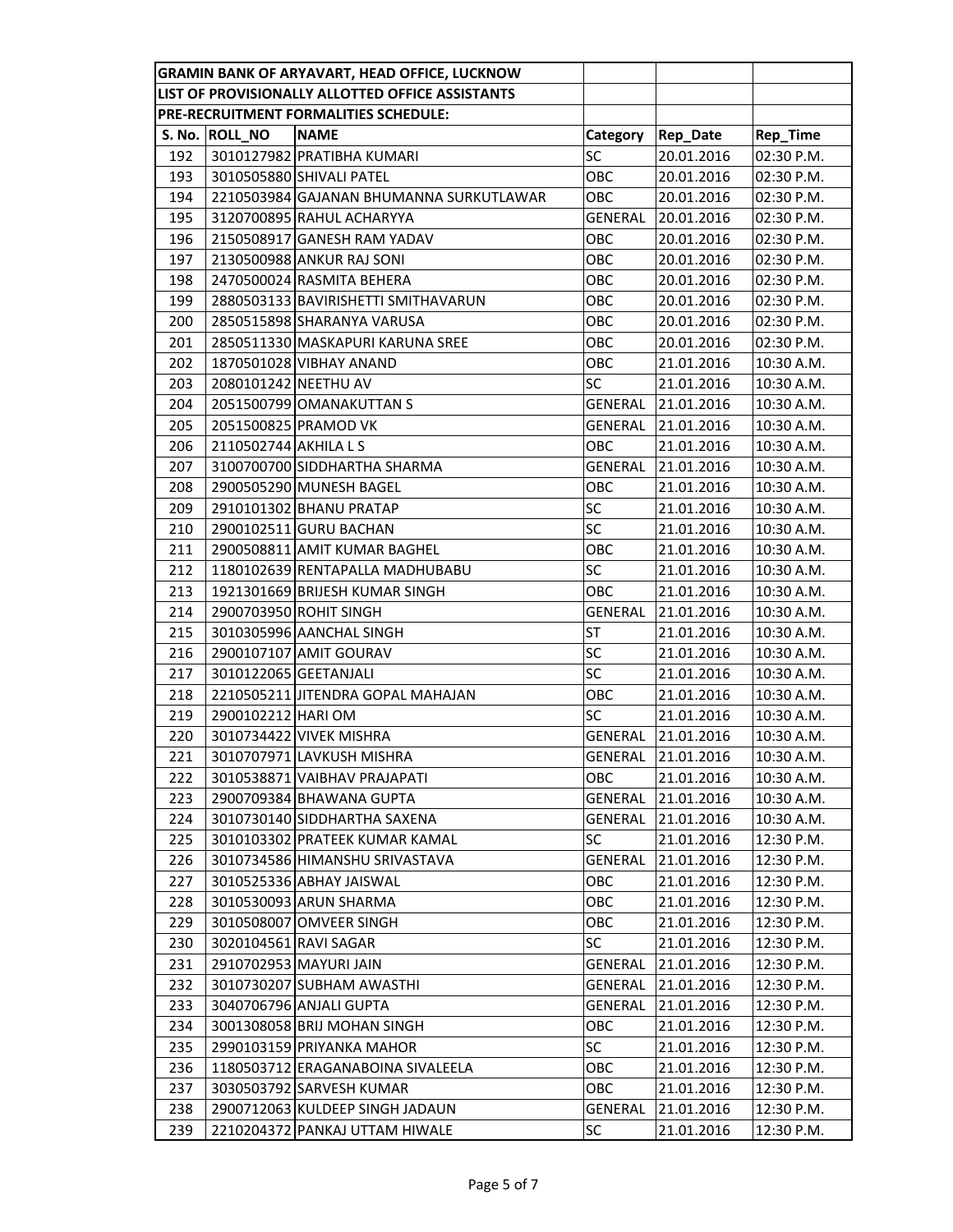|     |                       | <b>GRAMIN BANK OF ARYAVART, HEAD OFFICE, LUCKNOW</b> |                |                 |            |
|-----|-----------------------|------------------------------------------------------|----------------|-----------------|------------|
|     |                       | LIST OF PROVISIONALLY ALLOTTED OFFICE ASSISTANTS     |                |                 |            |
|     |                       | PRE-RECRUITMENT FORMALITIES SCHEDULE:                |                |                 |            |
|     | S. No. ROLL_NO        | <b>NAME</b>                                          | Category       | <b>Rep_Date</b> | Rep_Time   |
| 240 |                       | 2310100388 PANKAJ VIJAY BHISE                        | SC             | 21.01.2016      | 12:30 P.M. |
| 241 |                       | 3010730382 HIMANSHU GUPTA                            | GENERAL        | 21.01.2016      | 12:30 P.M. |
| 242 |                       | 2900702574 ANIL KUMAR                                | GENERAL        | 21.01.2016      | 12:30 P.M. |
| 243 |                       | 2910100093 SURENDER KUMAR                            | <b>SC</b>      | 21.01.2016      | 12:30 P.M. |
| 244 |                       | 3030513625 AAKANSHA VERMA                            | OBC            | 21.01.2016      | 12:30 P.M. |
| 245 |                       | 2130514566 NEHA DASHORE                              | ОВС            | 21.01.2016      | 12:30 P.M. |
| 246 |                       | 3010741667 PARUL SAXENA                              | GENERAL        | 21.01.2016      | 12:30 P.M. |
| 247 |                       | 3010503815 DINESH KUMAR JAISWAL                      | OBC            | 21.01.2016      | 12:30 P.M. |
| 248 |                       | 3000724575 SHRITIKA PANDEY                           | GENERAL        | 21.01.2016      | 02:30 P.M. |
| 249 |                       | 2130111413 JITENDRA ANKALEY                          | SC             | 21.01.2016      | 02:30 P.M. |
| 250 |                       | 2270102490 SACHIN ASHOK DOKE                         | SC             | 21.01.2016      | 02:30 P.M. |
| 251 |                       | 3010532105 DEEPIKA VERMA                             | <b>OBC</b>     | 21.01.2016      | 02:30 P.M. |
| 252 |                       | 2900707867 SAPANA SHARMA                             | GENERAL        | 21.01.2016      | 02:30 P.M. |
| 253 |                       | 1180103704 MEDIGA PRAMEELA                           | <b>SC</b>      | 21.01.2016      | 02:30 P.M. |
| 254 |                       | 2910100819 SHYAMU SINGH                              | SC             | 21.01.2016      | 02:30 P.M. |
| 255 | 3010744358 AMAAN ALI  |                                                      | GENERAL        | 21.01.2016      | 02:30 P.M. |
| 256 |                       | 3000722946 CHETAN DIXIT                              | GENERAL        | 21.01.2016      | 02:30 P.M. |
| 257 |                       | 3010522386 ZEBA KHANAM                               | OBC            | 21.01.2016      | 02:30 P.M. |
| 258 |                       | 2910103312 NARESH KUMAR                              | SC             | 21.01.2016      | 02:30 P.M. |
| 259 |                       | 2900713892 SAVINDAR SINGH                            | GENERAL        | 21.01.2016      | 02:30 P.M. |
| 260 |                       | 2280107113 ROHIT DHARMDEEP RANGARI                   | SC             | 21.01.2016      | 02:30 P.M. |
| 261 |                       | 2280106287 LANKESH BHAGWANSING DHURVE                | SC             | 21.01.2016      | 02:30 P.M. |
| 262 |                       | 2210504652 SHITAL BHAGAJI RAUT                       | OBC            | 21.01.2016      | 02:30 P.M. |
| 263 |                       | 2490500670 SAGARIKA SAHOO                            | ОВС            | 21.01.2016      | 02:30 P.M. |
| 264 |                       | 3200714590 SANDEEP KUMAR DHURIYA                     | GENERAL        | 21.01.2016      | 02:30 P.M. |
| 265 |                       | 2850712476 SHAIK MAJEED                              | GENERAL        | 21.01.2016      | 02:30 P.M. |
| 266 |                       | 1900702182 NEETU KUMARI                              | GENERAL        | 21.01.2016      | 02:30 P.M. |
| 267 |                       | 2150506405 VINOD KUMAR MEENA                         | OBC            | 21.01.2016      | 02:30 P.M. |
| 268 | 2450510406 SUJIT ROUT |                                                      | ОВС            | 21.01.2016      | 02:30 P.M. |
| 269 |                       | 2850504056 PRANEETH ADEPU                            | ОВС            | 21.01.2016      | 02:30 P.M. |
| 270 |                       | 2530706341 PARMINDER KAUR                            | GENERAL        | 22.01.2016      | 10:30 A.M. |
| 271 |                       | 2790100663 DEEPAK KUMAR ANNAMALAI                    | SC             | 22.01.2016      | 10:30 A.M. |
| 272 |                       | 2640500906 DEBI LAL JAT                              | OBC            | 22.01.2016      | 10:30 A.M. |
| 273 |                       | 2100501464 ARCHANA P S                               | ОВС            | 22.01.2016      | 10:30 A.M. |
| 274 |                       | 3080709978 HARISH SAKLANI                            | GENERAL        | 22.01.2016      | 10:30 A.M. |
| 275 | 2040500119 ROSHNI PS  |                                                      | OBC            | 22.01.2016      | 10:30 A.M. |
| 276 |                       | 2990501550 VISHAL SONI                               | OBC            | 22.01.2016      | 10:30 A.M. |
| 277 |                       | 2951500582 AKSHAY KUMAR SINGH                        | <b>GENERAL</b> | 22.01.2016      | 10:30 A.M. |
| 278 |                       | 3080508537 PRASHANT KUMAR                            | OBC            | 22.01.2016      | 10:30 A.M. |
| 279 |                       | 3200710161 MAYANK GUPTA                              | GENERAL        | 22.01.2016      | 10:30 A.M. |
| 280 |                       | 3000514892 PRACHI GANGWAR                            | OBC            | 22.01.2016      | 10:30 A.M. |
| 281 |                       | 2900107009 AJAY VARUN                                | SC             | 22.01.2016      | 10:30 A.M. |
| 282 |                       | 3010144810 DEVENDRA SINGH                            | SC             | 22.01.2016      | 10:30 A.M. |
| 283 | 2900708497 NIRAJ KANT |                                                      | <b>GENERAL</b> | 22.01.2016      | 10:30 A.M. |
| 284 |                       | 1610501419 PRAMOD KUMAR VERMA                        | ОВС            | 22.01.2016      | 10:30 A.M. |
| 285 |                       | 2900710358 NAVNEET SHARMA                            | GENERAL        | 22.01.2016      | 10:30 A.M. |
| 286 |                       | 2150511392 NITISH KUMAR SINGH                        | ОВС            | 22.01.2016      | 10:30 A.M. |
| 287 |                       | 2980510132 KHUSHBOO JAISWAL                          | ОВС            | 22.01.2016      | 10:30 A.M. |